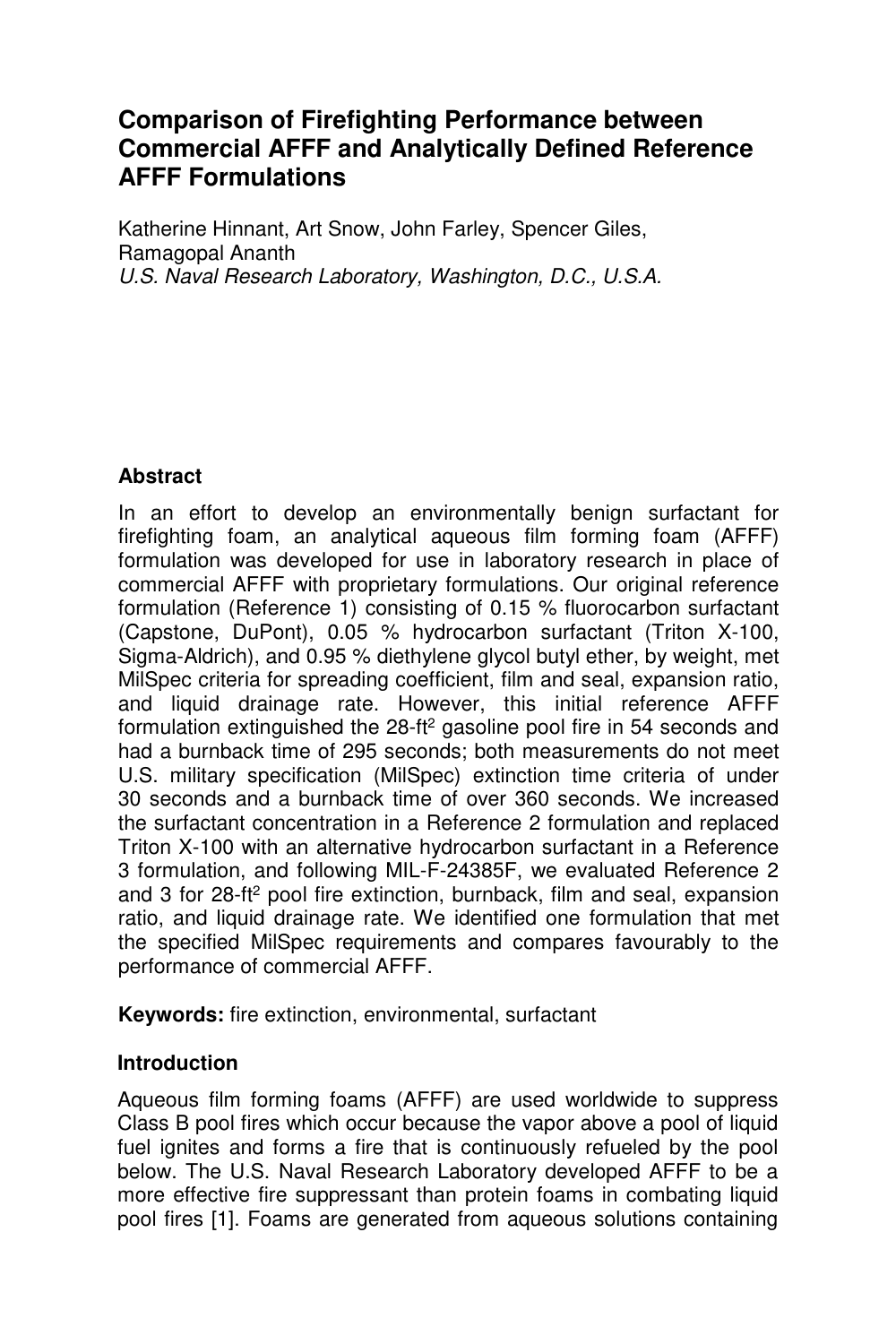a mixture of surfactants in conjunction with other additives that influence suppression performance and conform to requirements set in the U.S. MilSpec. AFFF floats on the pool surface and forms a barrier between the fuel pool and the fire, which is suppressed as fuel vapors are unable to resupply the flame above. The barrier provided by AFFF is composed of two parts: the foam bubbles and a thin aqueous film formed over the fuel surface. The utilization of fluorocarbon surfactants in foam solutions lowers the surface tension to 16-18 mN/m (at 20°C) so that a thin aqueous film forms on the hydrocarbon fuel pool beneath the foam. It is assumed that aqueous film formation is critical to improved fire suppression; so much so that the U.S. military specification for firefighting foams (MIL-F-24385F, also referred to as MilSpec) tests for film formation [2].

Current AFFF meets stringent military extinction performance requirements, which include extinguishing a 28-ft<sup>2</sup> gasoline pool fire in under 30 seconds [2]. Although AFFF has been very effective at suppressing pool fires, fluorocarbon surfactants, required for aqueous film formation, have been regulated by the U. S. Environmental Protection Agency (EPA) [3] due to their environmental toxicity and bioaccumulative health hazards. Ongoing research to find an environmentally benign replacement foam have used commercial AFFF foam formulations as references to measure fire suppression performance and to understand the role of film formation [4], surface cooling [5], and foam degradation [6] on fire suppression. However, different studies use different commercial AFFF formulations, all of which have proprietary information concerning the composition of the foam formulation. Although, partial information on composition is available on a specific brand of commercial AFFF [7], many proprietary AFFF formulations exist making comparison with replacement formulations difficult. Research and development efforts would benefit from a reference foam formulation containing a minimum of 3-4 components, which are analytically well defined or pure and are readily available commercially. Our goal is to design a simplified reference formulation that passes the  $28$ -ft<sup>2</sup> fire extinction test defined in MIL-F-24385F if even by only a small margin relative to a commercial AFFF. Herein we describe our previous results from MilSpec testing on an initial design of an AFFF reference formulation and how the formulation was improved in recent work to meet specific MilSpec criteria.

#### **Experimental**

#### **Materials**

Capstone 1157N, a 6:2 fluorotelomer sulfonamide alkylbetaine surfactant, supplied by DuPont, Inc., was used as the fluorinated surfactant [8]. Triton X-100, a hydrocarbon surfactant [9], and diethylene glycol butyl either (DGBE) were purchased from Sigma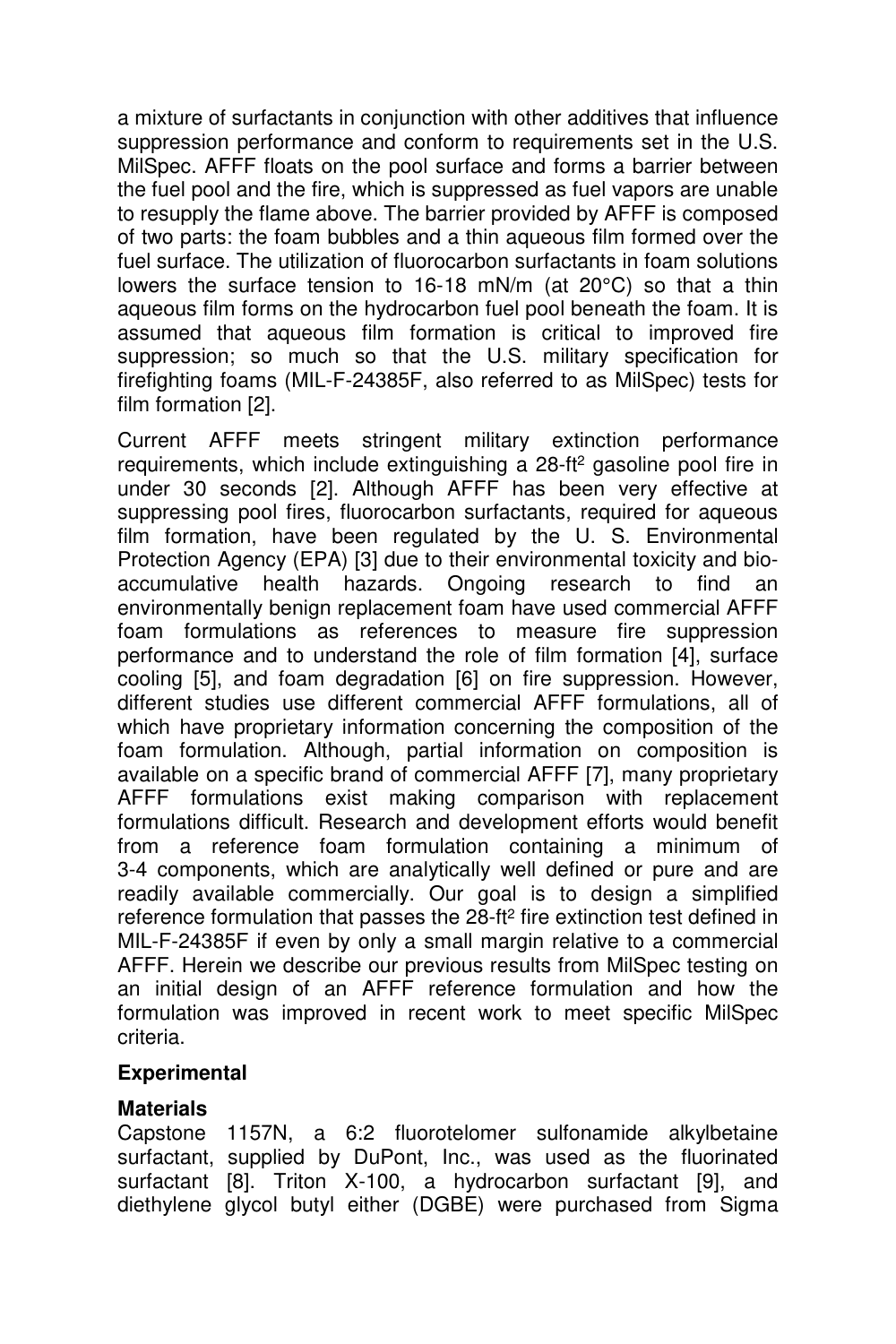Aldrich. An alternative hydrocarbon surfactant was procured through a commercial source; however, we have not fully characterized the surfactant and chose to withhold its detailed information. The reference AFFF formulations were compared to a commercial AFFF, FomTec 3 %. Reference 1-3 formulations were prepared by wt% in distilled water as follows in Table 1 below. FomTec 3 % was prepared by mixing 3 vol% foam concentration with distilled water.

| <b>Material</b>                       | <b>Reference 1</b> | <b>Reference 2</b> | <b>Reference 3</b> |  |
|---------------------------------------|--------------------|--------------------|--------------------|--|
| Capstone 1157N                        | 0.15%              | 0.3%               | 0.3%               |  |
| Triton X-100                          | 0.05%              | 0.2%               | N/A                |  |
| Alternative Hydrocarbon<br>Surfactant | N/A                | N/A                | 0.2%               |  |
| DGBE.                                 | 0.95%              | 0.5%               | 0.5%               |  |

Table 1. Reference AFFF formulation compositions.

Individual quantities of components in Reference 1 were determined by matching film-forming properties (surface tension and spreading coefficient) of the solution with those of commercial FomTec 3 %. Triton X-100 was used to lower the surface tension of the Capstone surfactant as a mixture of the two produced a lower solution dynamic surface tension than a solution with Capstone alone. Many commercial foam formulations list fluorocarbon and hydrocarbon surfactants in the formulation due to the beneficial synergistic effects between the two surfactants. Research by Osei-Bonsu et al. [10] further confirmed the beneficial effects when a mixture of surfactants was used over a single surfactant through improved foam degradation rates. We also used DGBE to act as a solvent in the formulation. To improve upon the formulation, we examined the role of surfactant concentration and the utilization of an alternative hydrocarbon surfactant (undisclosed at this time) that was more polar than Triton X-100, with hydroxyl groups in the surfactant head structure. Reference formulations were evaluated in the MilSpec 28-ft<sup>2</sup> pool fire extinction test outlined in MIL-F-24385F [2].

#### **Methods**

Surfactant solution and foam properties were measured for the three reference AFFFs and compared to measured properties of the commercial AFFF. The spreading coefficient, defined in Eq.(1) below, was determined using a DuNoy ring tensiometer to measure the surface tension.

Spreading Coefficient  $= \ \sigma_{\textit{cyclohexane}} - \ \sigma_{\textit{foam}\,\textit{solution}} - \ \sigma_{\textit{i}}$ (Eq.1)

The first two terms,  $\sigma_{\text{cyclohexane}}$  and  $\sigma_{\text{foam}$  solution are surface tensions, and σi is the interfacial tension between cyclohexane and the foam solution. MIL-F-24385F requires a spreading coefficient greater than 3.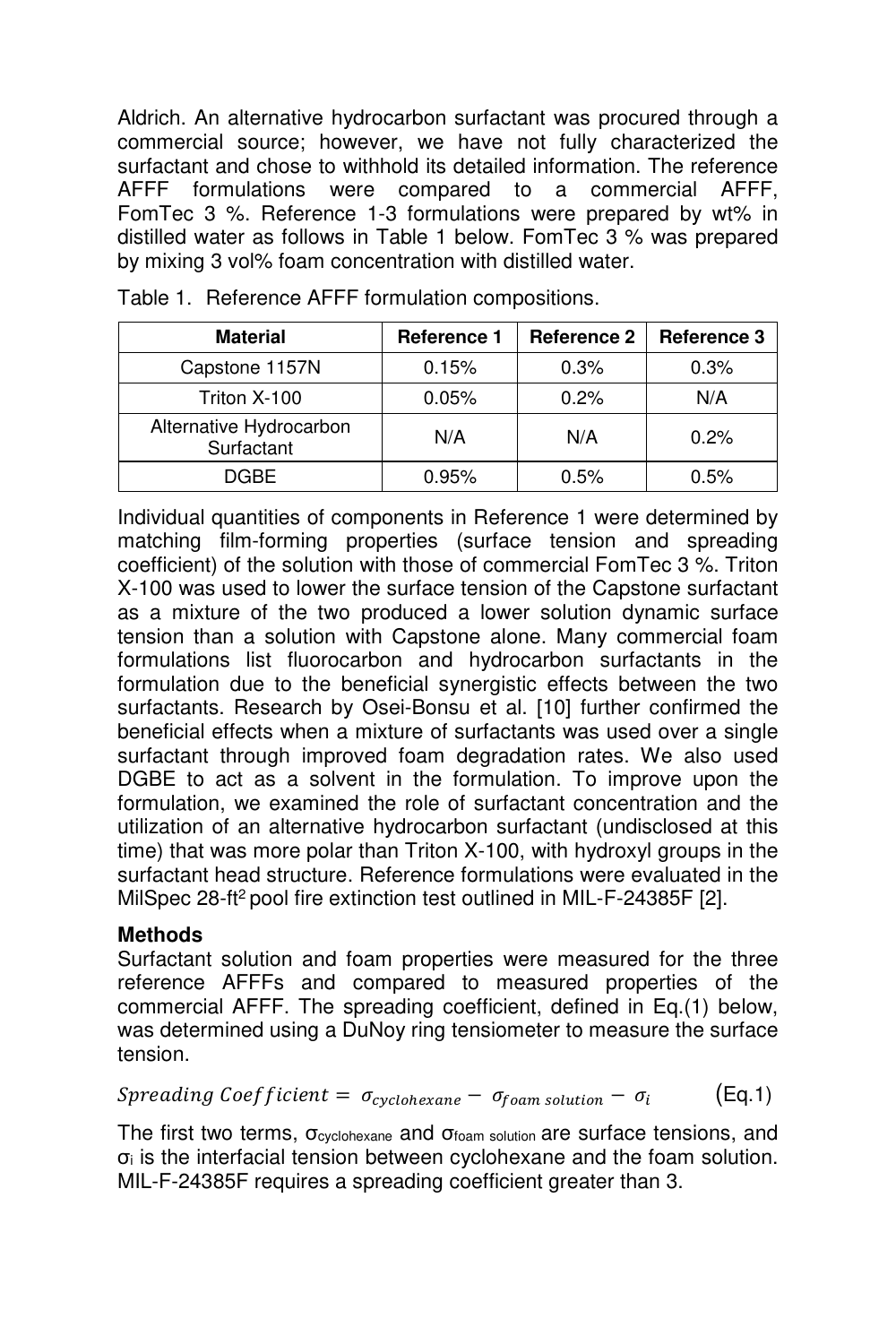Foam properties were measured during MilSpec testing. Foam was generated using an air-aspirated nozzle in which foam solution and air mix near the nozzle outlet and exit the nozzle in a fan-like pattern. Expansion ratio (volume of foam/volume of liquid), bubble diameter, coarsening with time, and liquid drainage time were measured. We measured expansion ratio by weighing 250 mL of foam, generated by directing the aspirated nozzle on to a vertical aluminum panel (MIL-F-24385F). The weight of foam is essentially equal to the weight of liquid water in the foam and is used to determine the volume of liquid in the foam. MIL-F-24385F requires an expansion ratio between 5 and 10. Even though MIL-F-24385F has no requirement on bubble diameter and coarsening, we measured bubble diameter by pouring freshly generated foam into a rectangular column affixed with a ruler and taking a picture. Image processing software (ImageJ) was used to measure the diameter distributions for 300 bubbles. The time for a 50 % increase in average bubble diameter was measured by taking an image of foam at different times within the rectangular column and measuring the bubble diameter distribution at each time. We measured the volume of liquid drained to the bottom of a 500 ml graduated cylinder over time until the foam drained 25 % of its liquid volume. MIL-F-24385F specifies that foam have a 25 % drain time of over 150 seconds.

MilSpec pool fire extinction was performed using a 28-ft<sup>2</sup> circular pan filled with gasoline (specific to time of year [2]). The gasoline is ignited and pre-burned for 10 seconds after which a trained firefighter attempts to suppress the fire holding an aspirated nozzle, spraying the pool fire with foam. After the fire has been extinguished, the firefighter continues to apply foam to the pool surface. The duration of foam application from when the foam begins to extinguish the fire and the continuous application after extinction is limited to 90 seconds total. A small container holding a gasoline flame is then placed in the center of the foam pool. Once 25 % of the 28-ft<sup>2</sup> pool surface has reignited, the time is recorded reflecting the burnback time. A burnback test is performed to assess the ability of foam to maintain a suppressive barrier over the fuel and prevent re-ignition. MIL-F-24385F requires a burnback time lasting longer than 360 seconds. A film and seal test, per MIL-F-24385F, which determines the formation of a film on the fuel was also conducted. The film and seal test involves spreading foam over a small pool of cyclohexane (flash point, -4 °C) at room temperature, carefully removing the foam layer with a spatula, and exposing the pool to a propane flame within 60 seconds after the foam is generated [2]. Lack of ignition shows presence of an aqueous film floating on the less dense fuel pool. This is a pass/fail test.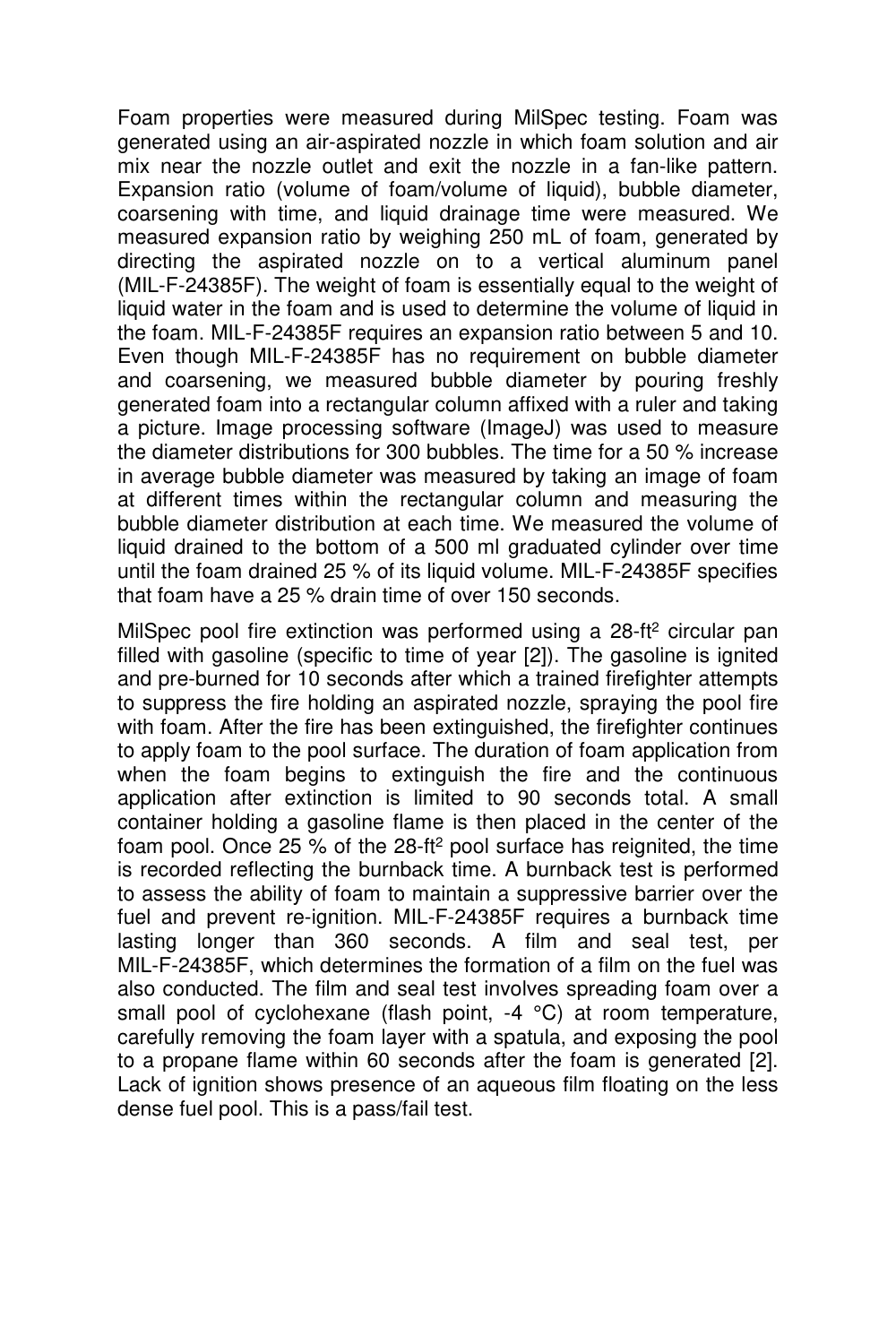## **Results / Discussion**

The spreading coefficients between FomTec 3 % and Reference 1 (0.15 % Capstone, 0.05 % Triton X-100, and 0.95 % DGBE) are tabulated in Table 2 below.

Table 2. Foam solution properties for reference AFFF and FomTec 3%.

| <b>Property</b>              | FomTec 3% | <b>Reference 1</b> |
|------------------------------|-----------|--------------------|
| Surface Tension (mN/m)       | 16.03     | 16.31              |
| <b>Spreading Coefficient</b> | 6.50      | 4.89               |

Both the commercial AFFF and Reference 1 have similar surface tensions, but the commercial AFFF has a larger spreading coefficient due to differences in the interfacial tension of the commercial AFFF and Reference 1 over cyclohexane. FomTec 3 % has a lower interfacial tension (1.6 mN/m) over cyclohexane compared to Reference 1 (3.1 mN/m). The spreading coefficient is indicative that energetics are favourable for film formation and a higher value may insinuate a better fire extinction performance. However, both FomTec 3 % and Reference 1 meet MilSpec criteria for spreading coefficient (>3). The foam properties measured for FomTec 3 % and Reference 1 during MilSpec testing are tabulated below in Table 3.

| <b>Measured Property</b>                       | <b>MilSpec</b><br><b>Criteria</b> | FomTec 3% | Reference 1 |
|------------------------------------------------|-----------------------------------|-----------|-------------|
| Initial Expansion Ratio                        | $5-10$                            | 7.6       | 7.35        |
| Initial average Bubble<br>Diameter (mm)        | N/A                               | 0.18      | 0.17        |
| 50% increase in average<br>Bubble Diameter (s) | N/A                               | 540       | 420         |
| 25% Liquid Drainage<br>Time (s)                | >150                              | 254       | 213         |

Table 3. Measured foam properties during MIL-F-24385F.

In Table 3, the expansion ratio was measured within one minute of generating foam however the bubble diameter was measured at different times for the two foams (within 1 minute for Reference 1 and within 7 minutes for the commercial AFFF). Table 3 shows both Reference 1 and the commercial AFFF pass the liquid drainage test and meet the criteria for expansion ratio. Due to camera difficulties, we were unable to secure an adequate image of the commercial AFFF for bubble diameter processing within 1 minute. From the captured images, only the image taken after 7 minutes was useful for image processing. We were better able to measure the bubble size for Reference 1 taking a useful image within one minute. We found that Reference 1 exhibited a narrow bubble diameter distribution with average bubble diameter of 0.17 mm at one min. FomTec 3 % bubble size at 7 minutes is 0.18 mm;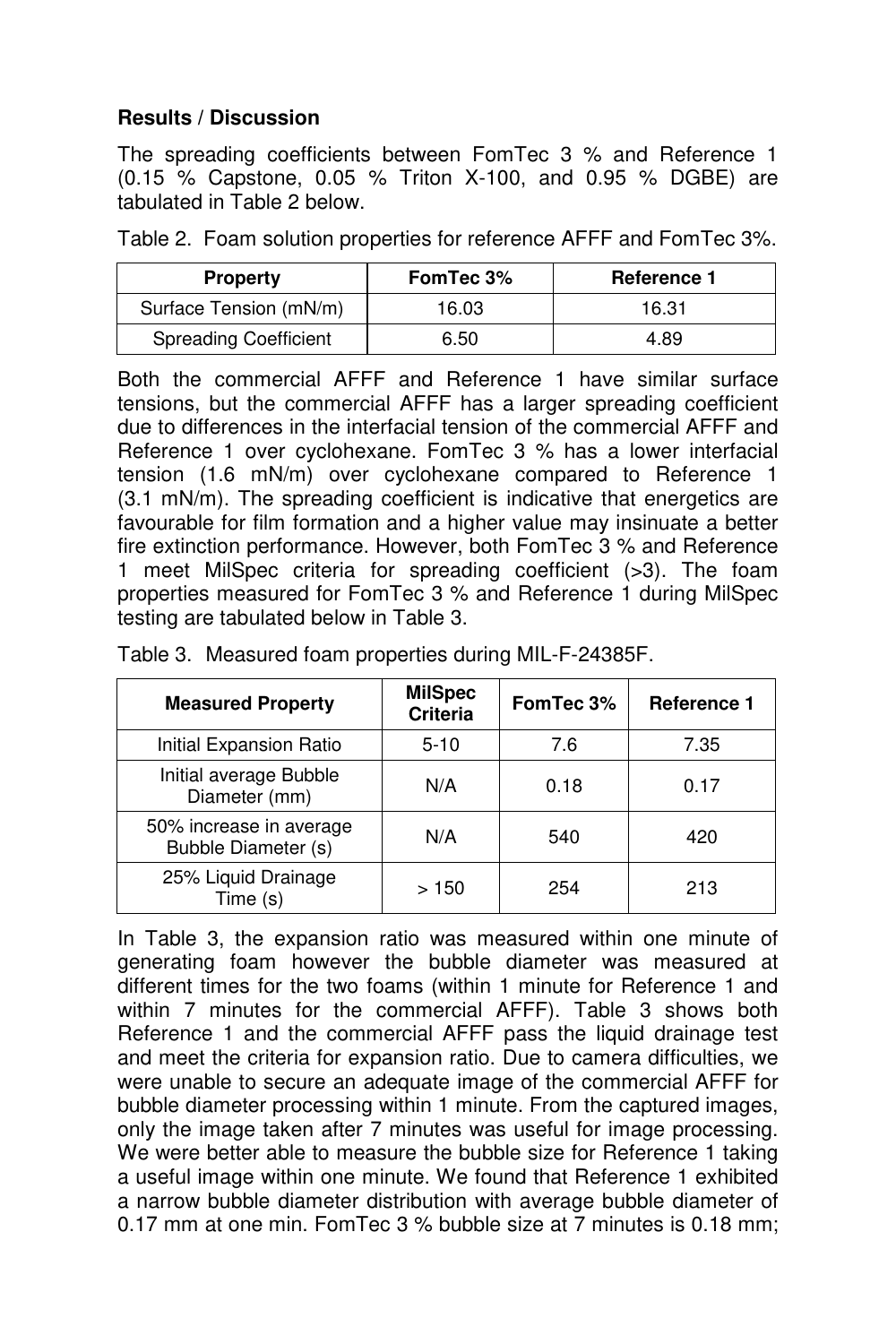the bubble diameter could initially be much smaller due to coarsening indicating differences in initial bubble diameter. Furthermore, Reference 1 has a 22 % shorter coarsening time (time for 50 % increase in average bubble size) than the commercial foam. Hinnant et al. [6] showed that changes in bubble diameter can effect foam degradation which in turn can effect fire suppression. Kennedy et al. [11] showed that differences in coarsening rates can effect liquid drainage from the foam which could also impact foam degradation and fire suppression. These differences in bubble diameter and bubble diameter distributions could lead to differences in extinction performance between the two foams.

The fire extinction performance results of the commercial AFFF and Reference 1 are tabulated in Table 4 below.

| <b>Measured Property</b> | <b>MilSpec Criteria</b> | Fom Tec 3% | <b>Reference 1</b> |
|--------------------------|-------------------------|------------|--------------------|
| Extinction time (sec)    | <30 seconds             | 23         | 54                 |
| Burnback time (sec)      | >360 seconds            | 496        | 295                |
| Film and Seal            | Pass                    | Pass       | Pass               |

Table 4. Fire extinction performance results for FomTec 3% and Reference 1.

Despite containing only 3 components, the initial reference formulation<br>performance compares favorably to the commercial AFFF performance compares favorably to the commercial (> 6 components), Table 4 shows that both Reference 1 and the commercial AFFF form an aqueous film and pass the film and seal test. Even with a film present, Reference 1 does not meet MilSpec criteria for extinction or burnback time. The commercial AFFF extinguishes the fire in 23 seconds while Reference 1 extinguishes it in 54 seconds. Because both foams form films, yet have significant differences in extinction time, extinction may also be impacted by a mechanism other than film formation. Differences in foam properties such as bubble diameter and coarsening rates could contribute to differences in fire extinction performance.

Table 4 also shows large differences in burnback time which is likely due to differences in foam degradation. Previously, we showed that fuel can cause foams to degrade significantly and are affected by the foam formulation and bubble diameter [6]. Foam degradation affects the ability of the foam to act as a barrier between the fuel pool and flame above. Without an effective barrier, fuel vapors resupply the fire, increasing fire extinction time. The challenge in designing a reference AFFF formulation is identifying the correlation between changes in surfactant and foam formulation to changes in foam properties including foam degradation. Our initial approach attempted to relate changes in surfactant (concentration and mixture with hydrocarbon surfactants) to foam solution properties specific to film formation. Subsequent attempts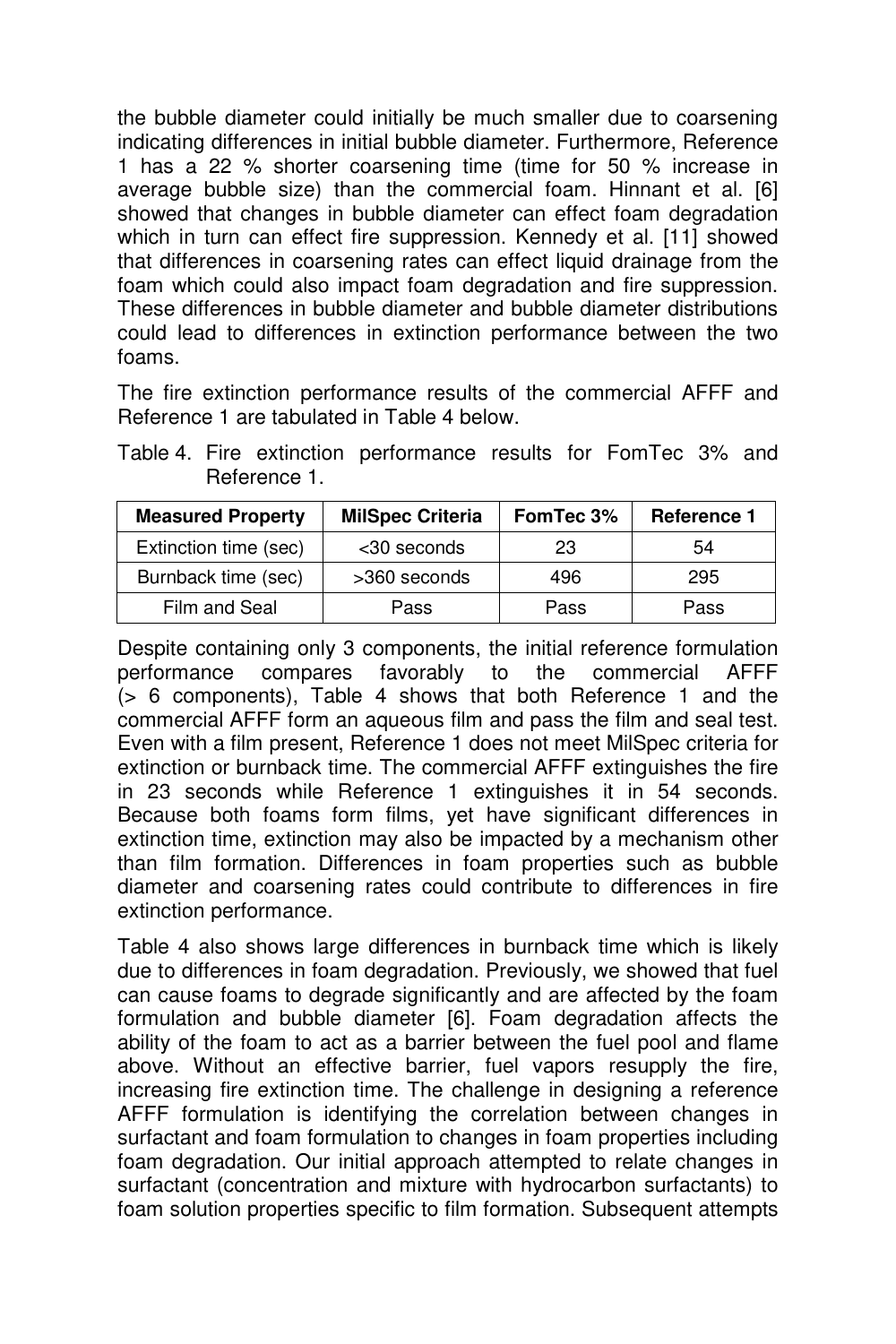focused on enhancing foam properties and how the foam, not just the film, impact fire suppression.

In our initial reference formulation, we aimed to match commercial AFFF formulation properties in which the commercial AFFF solution is at its critical micelle concentration (CMC). We therefore kept Reference 1 at its CMC. With so few components, the reference AFFF cannot be compared directly to a commercial product that aims to reduce cost; we decided to increase the surfactant concentration to 5 times the CMC to improve extinction performance.

In the Reference 2 formulation, we increased the total amount of surfactant in the formulation as well as increasing the ratio between the hydrocarbon surfactant and the fluorocarbon surfactant and decreased the amount of solvent to further determine if extinction is driven primarily by the surfactant make-up.

Aside from changes in surfactant concentration, we also changed the type of hydrocarbon surfactant to generate Reference 3. We exchanged Triton X-100 with a more polar hydrocarbon surfactant, but kept the ratios the same. The Reference 2 formulation was 0.3 % Capstone 1157N, 0.2 % Triton X-100, and 0.5 % DGBE in aqueous solution. Reference 3 was 0.3 % Capstone 1157N, 0.2 % alternative hydrocarbon surfactant, 0.5 % DGBE in aqueous solution. For these two additional formulations, we measured the extinction performance, burnback time, film and seal, expansion ratio, and liquid drainage time. The MilSpec results comparing the commercial AFFF and Reference 1-3 are tabulated in Table 5 below.

| <b>Measured Property</b> |      |      | Fom Tec 3% Reference 1 Reference 2 Reference 3 |      |
|--------------------------|------|------|------------------------------------------------|------|
| Extinction (sec)         | 23   | 54   | 37                                             | 26   |
| Burnback (min)           | 8:16 | 4:55 | 6:00                                           | 9:22 |
| Film and Seal            | Pass | Pass | Fail                                           | Pass |
| <b>Expansion Ratio</b>   | 7.6  | 7.35 | 7.41                                           | 7.46 |
| 25% Drainage (min)       | 4:41 | 3:59 | 4:55                                           | 5:17 |

Table 5. Fire extinction properties for additional formulation testing.

As seen in Table 5, the formulation with the alternative surfactant met all MilSpec criteria tested and matched favorably to the values measured for the commercial AFFF. The formulation with the alternative surfactant extinguished the pool fire in 26 seconds while both formulations with Triton X-100 had extinction times over 30 seconds.

Increasing the surfactant concentration between Reference 1 and Reference 2 appears to have decreased extinction time dropping extinction time from 54 seconds to extinction in 37 seconds, narrowly failing the MilSpec requirement of under 30 seconds. Surprisingly, the 0.3 % Capstone 0.2 % Triton X-100 did not pass the film and seal test;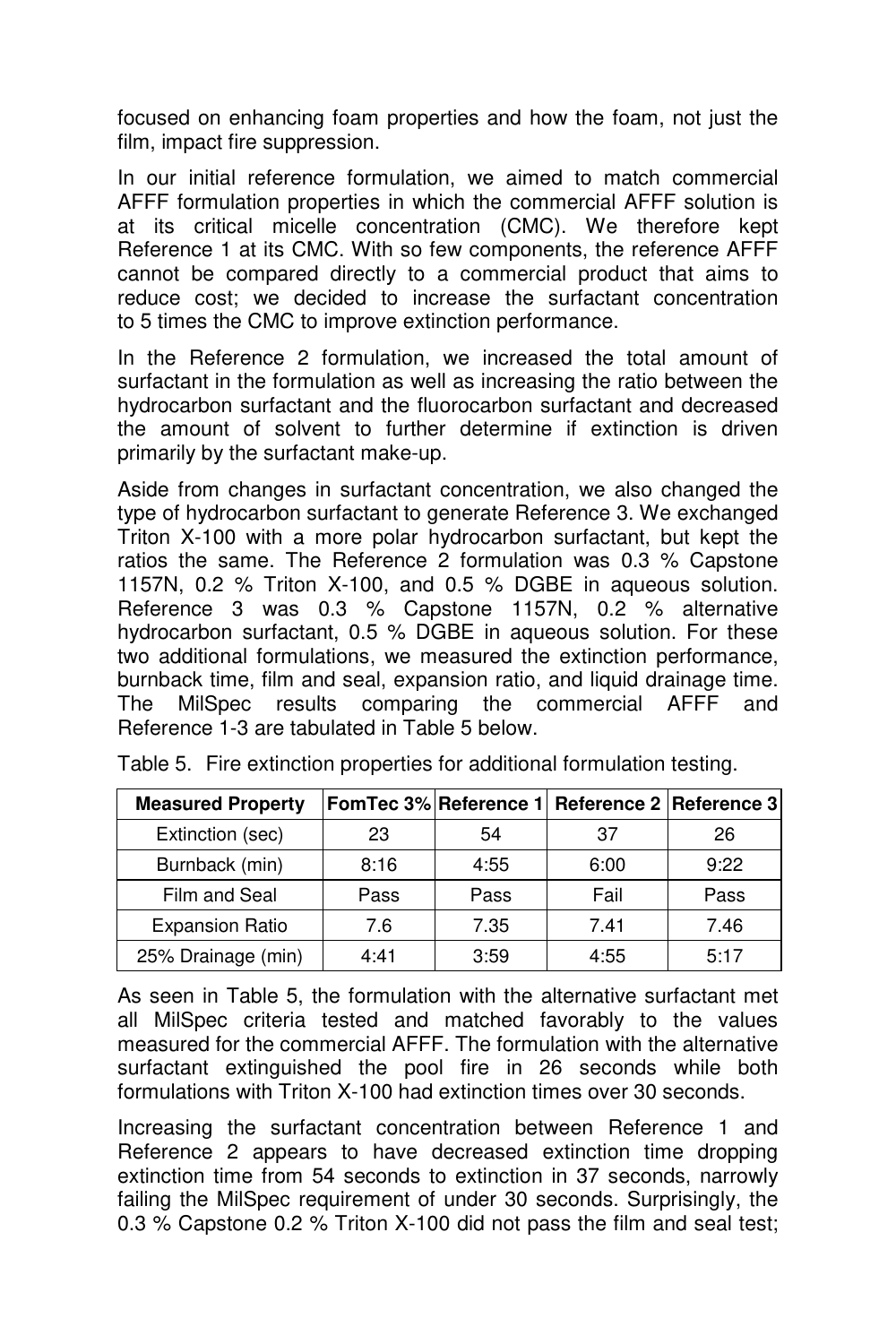however, we believe an additional test may discredit this result as each result was conducted only once due to the nature of large-scale testing. Increased surfactant concentration also increased burnback time to where the 0.3 % Capstone 0.2 % Triton X-100 formulation passed MilSpec criteria for burnback.

Changing the hydrophobicity of the hydrocarbon surfactant resulted in the most significant impact on extinction and burnback time. Initial labscale testing of the Reference 2 and 3 formulations show similar CMCs so both are at 5 times the CMC. We believe fire suppression performance differences between the two formulations may exist due to differences in foam degradation and fuel transport through the foam. Studies are underway to provide this additional information that will allow us to identify the correlation of surfactant properties in the foam to overall foam performance leading to the development of overall foam performance leading to the development of environmentally benign and effective surfactant alternatives.

#### **Summary**

To assist laboratory measurements and future research looking into environmentally benign firefighting foams, we have designed three reference AFFF foam solutions. The initial formulation, Reference 1, was 0.15 % Capstone, 0.05 % Triton X-100, and 0.95 % by wt. DGBE in aqueous solution. Reference 1 foam solution spreading coefficient was similar to a commercial AFFF, FomTec 3 %. The commercial AFFF had a lower interfacial tension over cyclohexane compared to Reference 1, but both met the MilSpec criteria for spreading coefficients (>3).

Foam properties including expansion ratio, 25 % liquid drainage time, bubble diameter, and time to 50 % bubble size increase were measured using the MilSpec method of foam generation: an air-aspirated nozzle. The commercial AFFF and Reference 1 had similar expansion ratios and liquid drainage times, but appeared to differ in initial bubble size and bubble coarsening rate. Reference 1 coarsened faster than the commercial AFFF and the initial bubble size of the commercial AFFF was only able to be collected 7 minutes after generation due to camera difficulties. These differences in foam properties could relate to differences in extinction performance [6, 11].

Despite similarities in foam solution properties, Reference 1 extinguished a 28 ft<sup>2</sup> gasoline pool fire in 54 seconds, failing MilSpec criteria, while FomTec 3 % extinguished the fire in 23 seconds. Similar surface tensions, spreading coefficients, and the passing of the film and seal test show that both foams are able to form films, but film formation is not sufficient for rapid fire extinction.

In an effort to improve upon the initial reference AFFF formulation, we tested two additional formulations. Both had increased amounts of surfactant with a ratio of 0.3 % Capstone to 0.2 % hydrocarbon surfactant and decreased solvent concentrations. In Reference 2,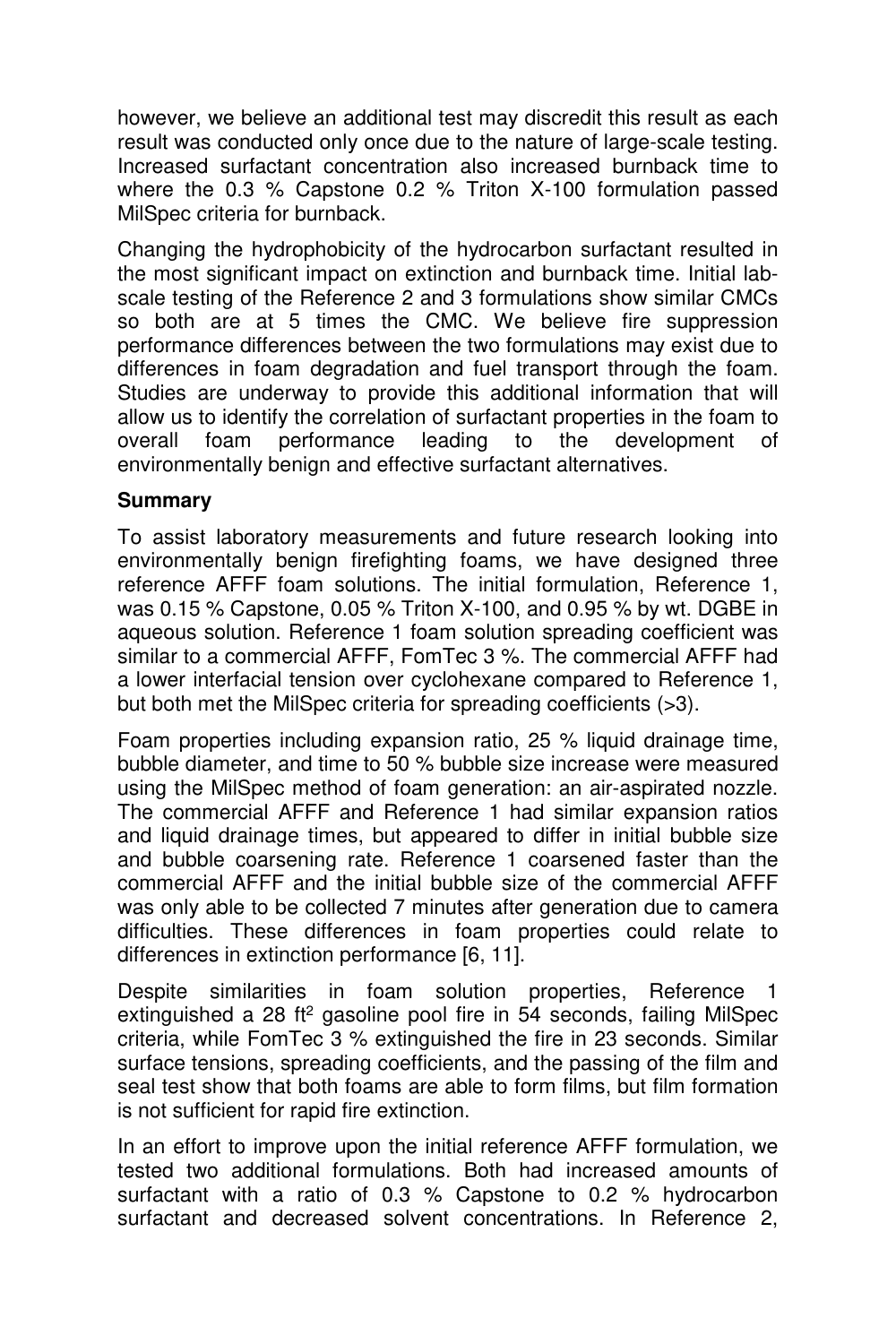Triton X-100 was used as the hydrocarbon surfactant, in Reference 3: an alternative hydrocarbon surfactant, more polar than Triton X-100 with hydroxyl groups in the surfactant head structure. These two formulations were compared to the commercial AFFF and Reference 1 through extinction performance, burnback time, film and seal, expansion ratio, and 25 % liquid drainage time.

The foam formulation with the alternative hydrocarbon surfactant, Reference 3, met the specified MilSpec criteria with an extinction time of 26 seconds, comparable to the 23 second extinction of the commercial AFFF. Reference 2, with a higher concentration of surfactant and Triton X-100 displayed improved extinction with 37 seconds, but it did not meet MilSpec criteria for extinction time, burnback time, or film and seal. Based on the additional formulations, it appears the hydrocarbon surfactant plays an important role in fire suppression. The change in hydrocarbon surfactant did not appear to alter foam solution properties significantly, but additional research must be conducted to see how differences in foam properties that relate to foam degradation and fuel transport through the foam may be present between the solutions with different hydrocarbon surfactants.

We believe the Reference 3 formulation with the alternative hydrocarbon surfactant meets specific MilSpec criteria important for fire suppression and matches those of commercial AFFF well enough to use it as a reference formulation. We do not expect the Reference 3 formulation to be used as a DOD firefighting foam that meets full MilSpec criteria, but is intended for research and development purposes only so that we may attribute cause and effects clearly. In future research, we will replace the fluorocarbon surfactant in the mixture with an environmentally benign surfactant to better relate surfactant properties to fire extinction.

## **Acknowledgements**

This research was funded by the Office of Naval Research through the U.S. Naval Research Laboratory and through SERDP. We thank Clarence Whitehurst, Ralph Ouellette, Brianna Gillespie, and Stan Karwoski for their assistance in large-scale testing. We thank James Fleming for participating in technical discussions and his advice during this work.

## **References**

[1] Sheinson, R., Williams, B., Green, C., Fleming, J., Anleitner, R., Ayers S., and Maranghides, A. "*The Future of Aqueous Film Forming Foam (AFFF): Performance Parameters and Requirements*" Proceedings of the 12th Halon Options Technical Working Conference, Albuquerque, NM, 2002.